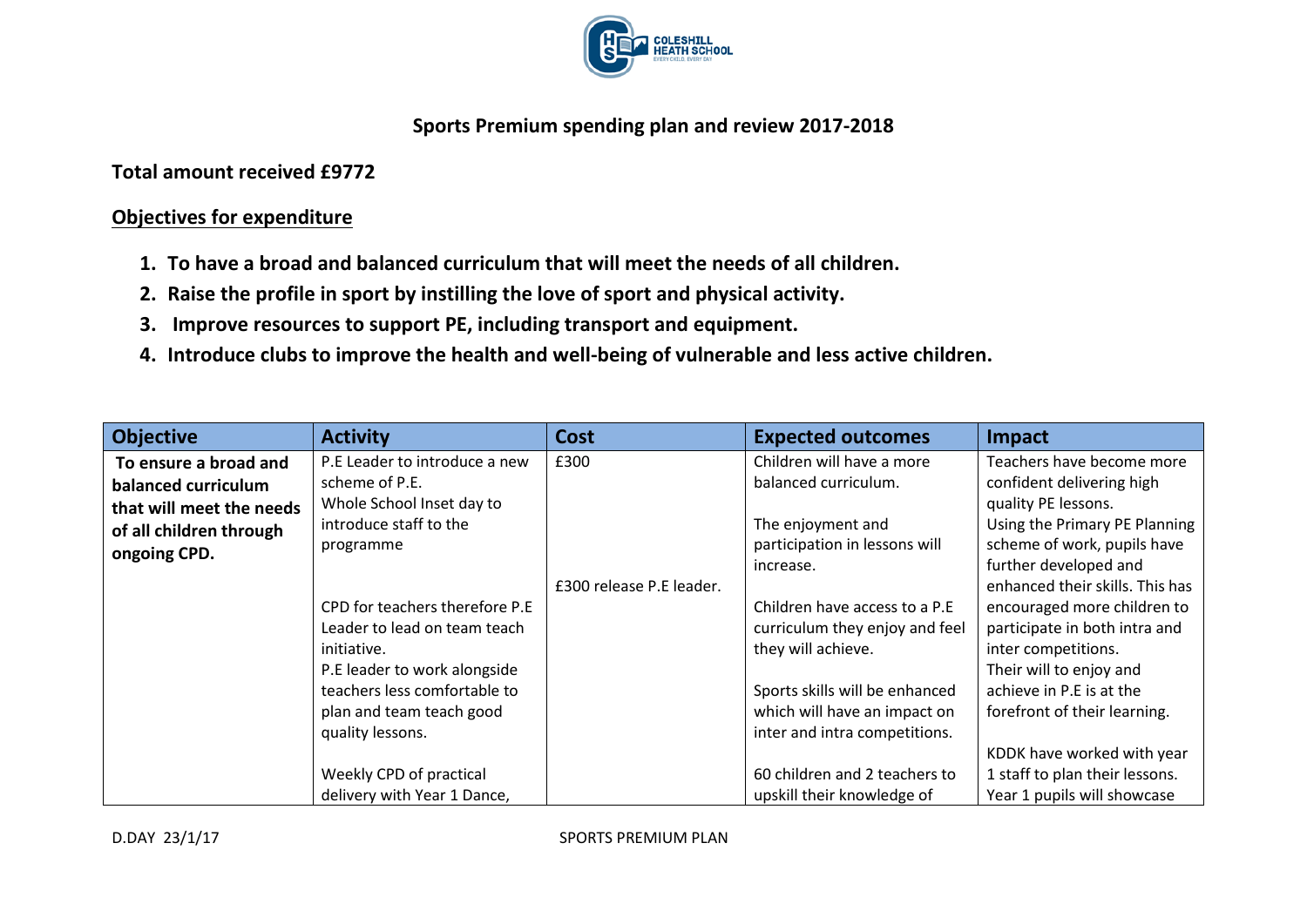|                            | Year 5 Games.                                     |       | dance and games.                                           | their performance to the rest  |
|----------------------------|---------------------------------------------------|-------|------------------------------------------------------------|--------------------------------|
|                            |                                                   |       |                                                            | of the school.                 |
| Raise the profile of sport | To offer a range of                               | £3814 | PE leader monitors the range                               | As well as providing           |
| by instilling the love of  | before/after school sports                        |       | of and attendance at clubs                                 | opportunities for pupils to    |
| sport and physical         | clubs                                             |       | (records)                                                  | participate in competitive     |
| activity.                  | To promote competitive                            |       | Attendance to improve on                                   | sport, the Sports Premium      |
|                            | opportunities for all pupils                      |       | 2016-2017 from 60 children a                               | has enabled the school to      |
|                            | across school (Year $1-6$ ).                      |       | week to 100 children.                                      | enhance its extra-curricular   |
|                            | Weekly progress reports of                        |       |                                                            | provision. Over the year,      |
|                            | 'Athlete of the week.                             |       | Children's' self-esteem                                    | almost 60% of pupils           |
|                            | 'Celebrate sporting<br>achievement in celebration |       | increased<br>Children's' leadership skills                 | across the school have         |
|                            | assemblies, e.g.                                  |       | developed.                                                 | elected to take part in at     |
|                            | certificates/caps.                                |       | Improved school attendance -                               | least one after-school         |
|                            | Wall of Honour for children                       |       | Improved attitudes towards                                 | sports club (increase of       |
|                            | who participate in                                |       | learning impacting on                                      | 40% on the previous year)      |
|                            | competitions.                                     |       | attainment.                                                | The reward systems in          |
|                            |                                                   | £1958 | Regular sports reports in                                  | place have had an impact       |
|                            |                                                   |       | assemblies, school twitter feed                            | on children's attitudes        |
|                            |                                                   |       | and website.                                               | towards sports, health and     |
|                            |                                                   |       |                                                            | well being.                    |
|                            | KDDK- Performance of dance                        |       | Children to perfume a dance                                |                                |
|                            |                                                   |       | to whole school and enhance                                | Attendance of some key         |
|                            |                                                   |       | the love of dance in boys and<br>girls and other cultures. | individuals has improved       |
|                            |                                                   |       |                                                            | following participation in a   |
|                            |                                                   |       |                                                            | regular sports club.           |
|                            |                                                   |       |                                                            | Behaviour has significantly    |
|                            |                                                   |       |                                                            | improved for some pupils.      |
| Improve resources to       | New P.E. equipment, including,                    | £1200 | The curriculum is well                                     | Enhancing the range of         |
| support the delivery of    | 2X Goal posts, basic essentials,                  |       | resourced for all year groups.                             | activities and the addition of |
|                            | EYFS equipment.                                   |       | Resources are age                                          | extra resources in lessons and |
| PE, including transport    | Play leaders to enhance                           |       | appropriate.                                               | at break times has enabled     |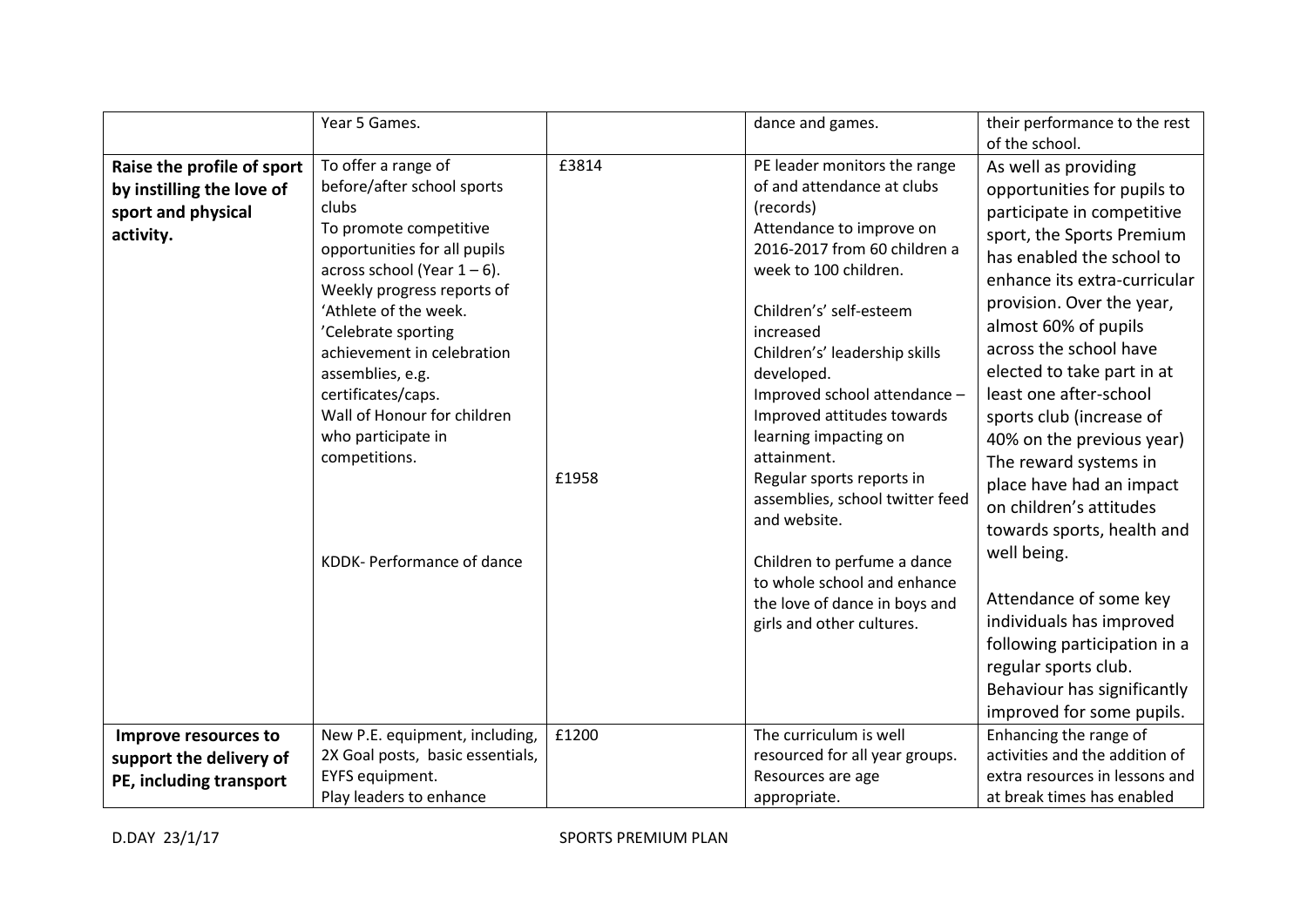| and equipment.            | physical activity during break  |      | Children find an activity that     | pupils to develop control and   |
|---------------------------|---------------------------------|------|------------------------------------|---------------------------------|
|                           | times.                          | £300 | appeals to them.                   | agility skills. This is evident |
|                           | Transport to competitions.      |      | The profile of PE is raised        | when competing in               |
|                           |                                 |      | across the school.                 | competitions- CHS have taken    |
|                           |                                 |      | All children of all abilities will | part in more external           |
|                           |                                 |      | be able to achieve their goal.     | competitions this year.         |
|                           |                                 |      |                                    | Play leader roles have been     |
|                           |                                 |      |                                    | successfully implemented -      |
|                           |                                 |      |                                    | behaviour in the playground     |
|                           |                                 |      |                                    | has significantly improved      |
|                           |                                 |      |                                    | due to structured activities.   |
|                           |                                 |      |                                    | Pupils are working in teams     |
|                           |                                 |      |                                    | and solving problems more       |
|                           |                                 |      |                                    | independently.                  |
| Introduce clubs to        | Maths of the Day and Tagtiv 8   | £800 | All children to be active at the   | 'Maths of the Day' has been     |
| improve the health and    | to be introduced and delivered  |      | beginning of a day. (SODA)         | utilised for interventions      |
| well-being of vulnerable  | as a whole school.              |      | Mind-set will be active and        | throughout the school.          |
| and less active children. |                                 |      | children will be better            | Children have benefited from    |
|                           | Change4Life clubs for selection | £500 | prepared for the day.              | short, sharp physical           |
|                           | of less active and vulnerable   |      |                                    | activities. Using Maths of the  |
|                           | children                        |      | Upturn of fitness levels and       | Day has provided teachers       |
|                           | Programme of study on           |      | physical health for the less       | with a wide variety of ideas    |
|                           | healthy eating and how to       |      | active and vulnerable children.    | to help children develop their  |
|                           | make the right food choices.    |      | School council to promote          | Maths skills in a creative and  |
|                           | Resources for Change4Life       |      | fitness and wellbeing.             | exciting way. All the children  |
|                           | clubs.                          |      | (30 children in each class to      | have found the activities fun   |
|                           |                                 |      | run a lap of the field once a      | and challenging.                |
|                           |                                 |      | day)                               |                                 |
|                           |                                 |      |                                    |                                 |
|                           |                                 |      | Less active and vulnerable         |                                 |
|                           |                                 |      | children will be able to have a    |                                 |
|                           |                                 |      | better understanding of food       |                                 |
|                           |                                 |      | and become physically active       |                                 |